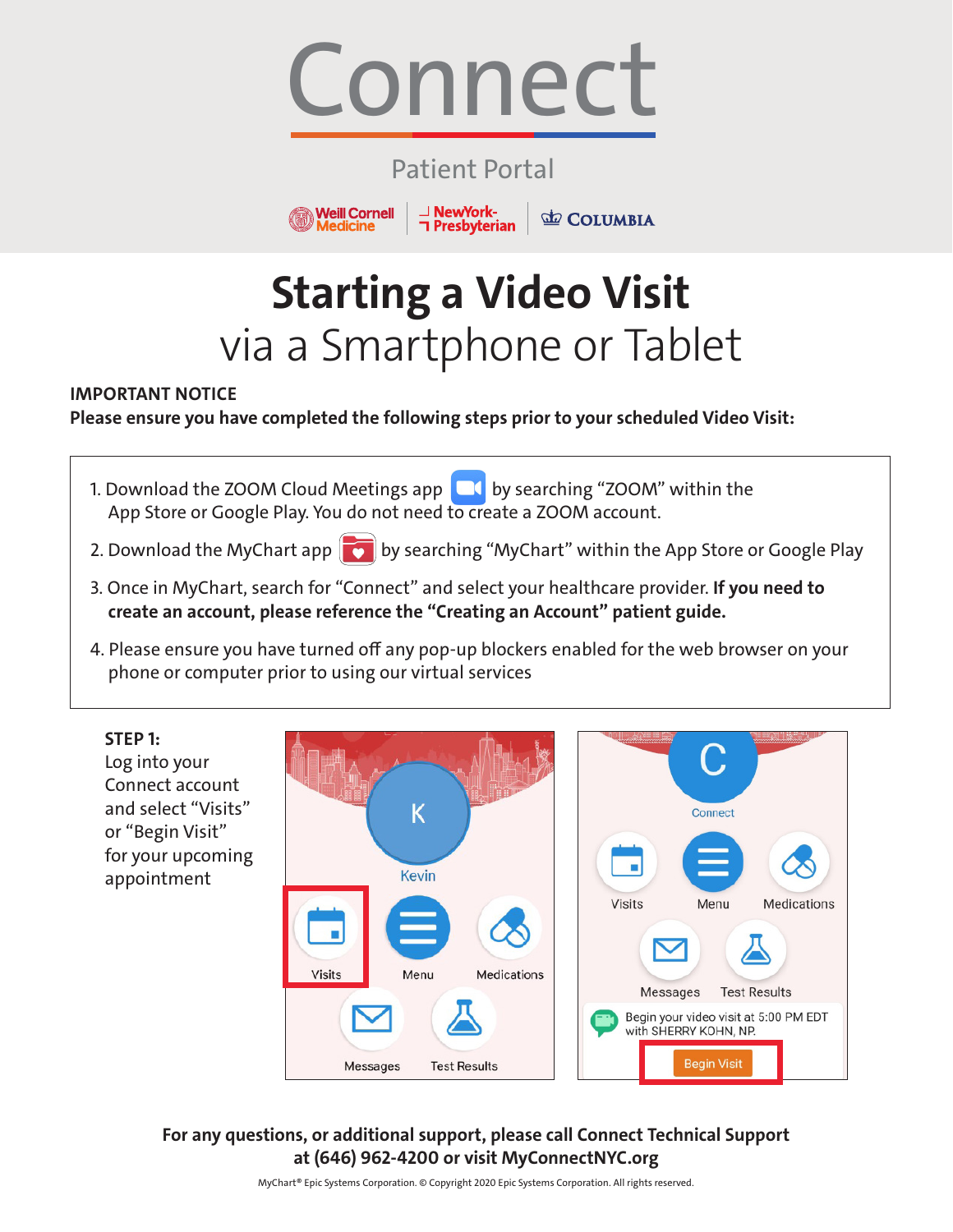

## Patient Portal



**COLUMBIA** 

# **Starting a Video Visit** via a Smartphone or Tablet

**STEP 2:** Complete the "eCheck-in" process







**STEP 3:** Click the "Begin Visit" button at the bottom of your screen

> **For any questions, or additional support, please call Connect Technical Support at (646) 962-4200 or visit MyConnectNYC.org**